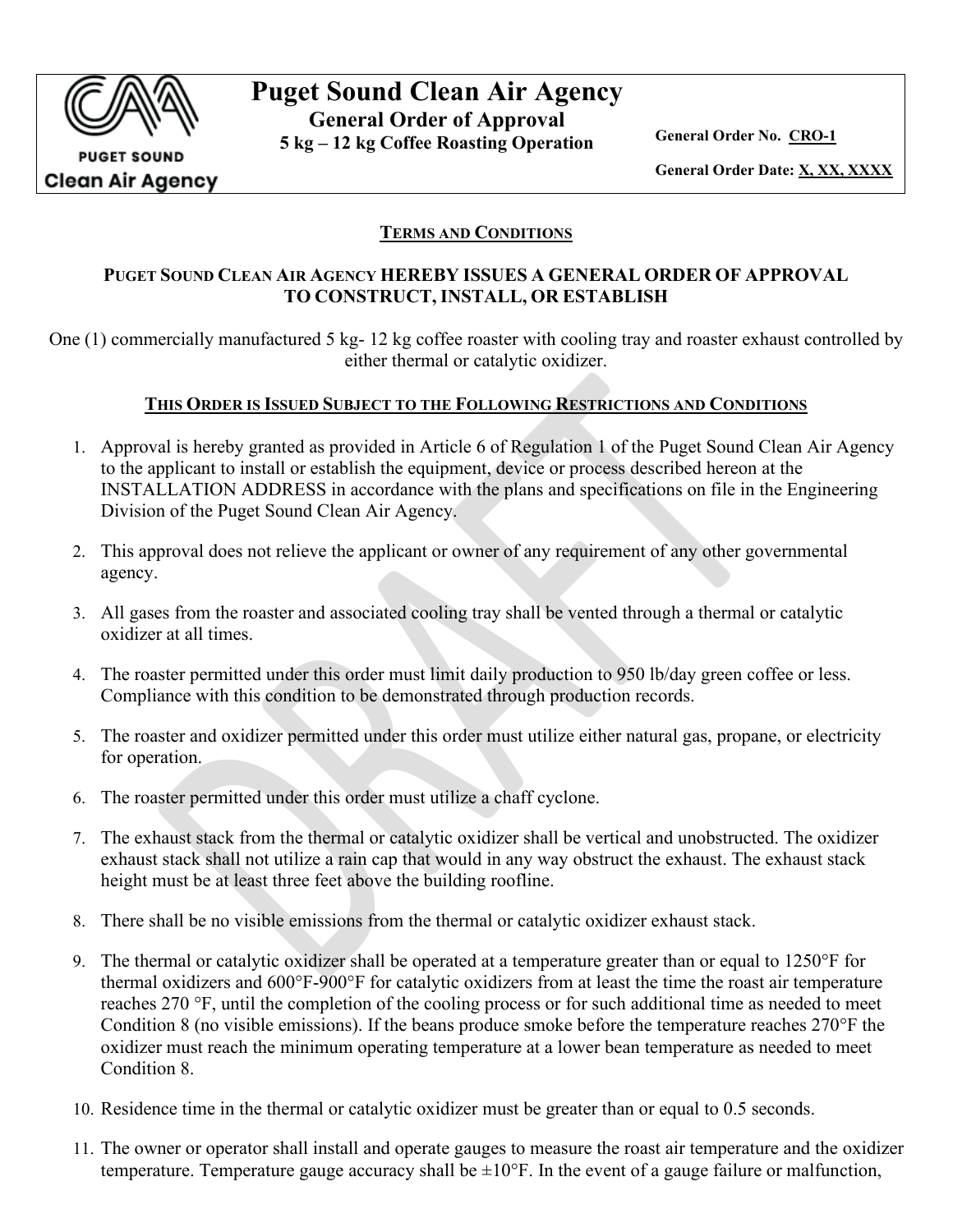**PUGET SOUND** Clean Air Agency

## **Puget Sound Clean Air Agency General Order of Approval**

**5 kg – 12 kg Coffee Roasting Operation General Order No. CRO-1**

**General Order Date: X, XX, XXXX**

the roasting process shall be shut down until corrective action is taken. The date of all gauge failures and corrective actions taken shall be logged.

- 12. The owner or operator shall annually test or replace the thermocouples serving the oxidizer and the thermocouples serving the roaster. If performed, the test shall consist of either a physical or electronic comparison and shall follow manufacturer specifications. The results of the test readings must be within  $\pm 10^{\circ}$ F. If the results of the test readings exceed  $\pm 10^{\circ}$ F of the reference value then the thermocouple must be replaced or adjusted to read within  $\pm 10^{\circ}$  F of the reference value. The owner or operator shall record the date and results of each test and a record of who performed the test. The owner or operator shall keep a record of the date a thermocouple was replaced and who replaced the thermocouple.
- 13. The owner or operator shall make the roast air temperature and oxidizer temperature available for instantaneous readout by Puget Sound Clean Air Agency personnel at any time.
- 14. The owner or operator shall record the Agtron number or an equivalent parameter identifying the darkness of the roast for each batch of coffee roasted. Agtron tiles can be used to determine the Agtron number, but other methods of identifying the darkness of roast are acceptable.
- <span id="page-1-0"></span>15. Ongoing compliance with Conditions [8](#page-0-0) and [9](#page-0-1) shall, at a minimum be demonstrated through quarterly observations. At least once every calendar quarter, while roasting a batch of the darkest coffee processed during the previous 30 day period, the owner or operator shall observe the emissions from the oxidizer stack throughout the entire roast cycle. During the observations, the owner or operator shall record:
	- a. The date and time of the beginning and end of the observation;
	- b. The observer's name;
	- c. Presence or absence of visible emissions and time of visible emission observation if applicable;
	- d. Agtron number or equivalent parameter for identifying the darkness of the roast; and
	- e. Records of 30-second interval readings of the roaster air temperature and of the thermal or catalytic oxidizer temperature throughout the entire observation.
- 16. If observations taken under Condition [15](#page-1-0) show that the roaster is out of compliance with Condition [8](#page-0-0) or [9,](#page-0-1) or in the event of any failure such that the owner or operator cannot meet Condition [8](#page-0-0) or [9,](#page-0-1) the roasting process shall be shut down until the problem is fixed. The date of the noncompliance, a description of the noncompliance and actions taken to resolve the noncompliance shall be logged at the time the actions are taken.
- <span id="page-1-1"></span>17. CO emissions from the oxidizer stack shall not exceed 4.20 lb/ton green bean roasted.
- <span id="page-1-2"></span>18. NOx emissions from the oxidizer stack shall not exceed 0.2 lb/MMBTU.
- <span id="page-1-3"></span>19. VOC emissions from the oxidizer stack shall not exceed 0.047 lb/ton green coffee roasted.